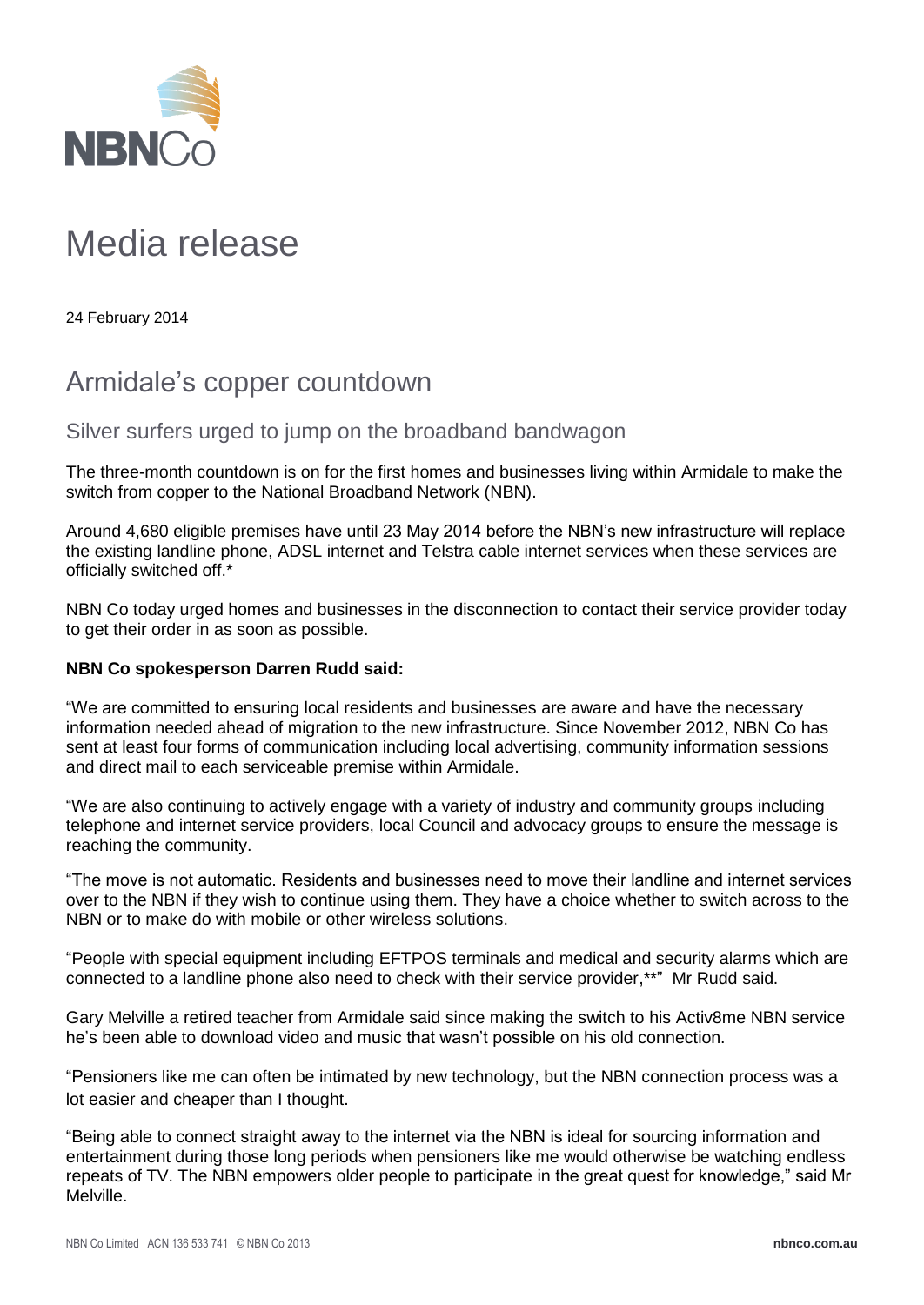Nan Bosler, President of the Australian Seniors Computer Clubs Association also encouraged the communities to make the switch.

"It's particularly important for older Australians living in these areas to still contact their telephone service provider and connect their new voice-only service even if they don't use the internet. I would also advise seniors to use this as an opportunity to get themselves online and experience the benefits of fast broadband. Using the internet can help to reduce social isolation for older Australians by keeping them in touch with family and friends, whether they are across the road or across the world," she said

NBN Co is hosting an information session at the Armidale City Bowling Club on Wednesday  $5<sup>th</sup>$  and Thursday  $6<sup>th</sup>$  March 2014, 10:30am – 4:30pm. Armidale residents and businesses are invited to drop into the session to learn more about making the switch to the NBN.

More information about the steps residents and businesses need to take to switch to services provided over the NBN as well as a list of service providers can be found at: [www.nbnco.com.au/switchoff](http://www.nbnco.com.au/switchoff)

The NBN continues to rollout across Australia using a variety of technologies reaching communities faster and more affordably.

**Media enquiries:**

| Dan Chamberlain      | <b>Melanie Wellington</b> |
|----------------------|---------------------------|
| Mobile: 0400 569 951 | Mobile: 0413 709 081      |

**Media materials:**

Supporting video and image files can be downloaded from the below link:

<https://www.dropbox.com/sh/wq6wyht7mi0wwi4/qnv4BCfWW1>

**Notes to editors:**

- NBN Co in line with the Government's interim Statement of Expectations completed a Strategic Review in December 2013.
- As part of the Statement of Expectations NBN Co is also working to transition information on the NBN rollout. This process included the revision of the rollout maps on the NBN Co website. The maps are intended to be an accurate picture of the state of the rollout as it stands today. The maps will be updated as the shape of rollout becomes clearer.
- People who can order a service and want to make the switch to the NBN should search 'getting connected' on the nbnco.com.au website.
- Areas within suburbs will have different switch off dates depending on when the NBN becomes available.
- Home and business owners who will have their landline phone, ADSL internet and Telstra cable internet services disconnected will receive letters from NBN Co with details about how to switch to the NBN.
- Homes and businesses that have an existing medical or security alarm systems should contact their alarm provider and phone company to enquire about their current system and how it will work on the NBN.
- NBN Co has committed to finding a solution to connect complex premises, such as office and apartment blocks. A trial will commence in 2014.

\* Services not replaced by the NBN include some TransACT, OptiComm, some Telstra Velocity services and others including dedicated UNE networks and dedicated health and enterprise networks. To clarify your requirements, contact your current phone or internet service provider,